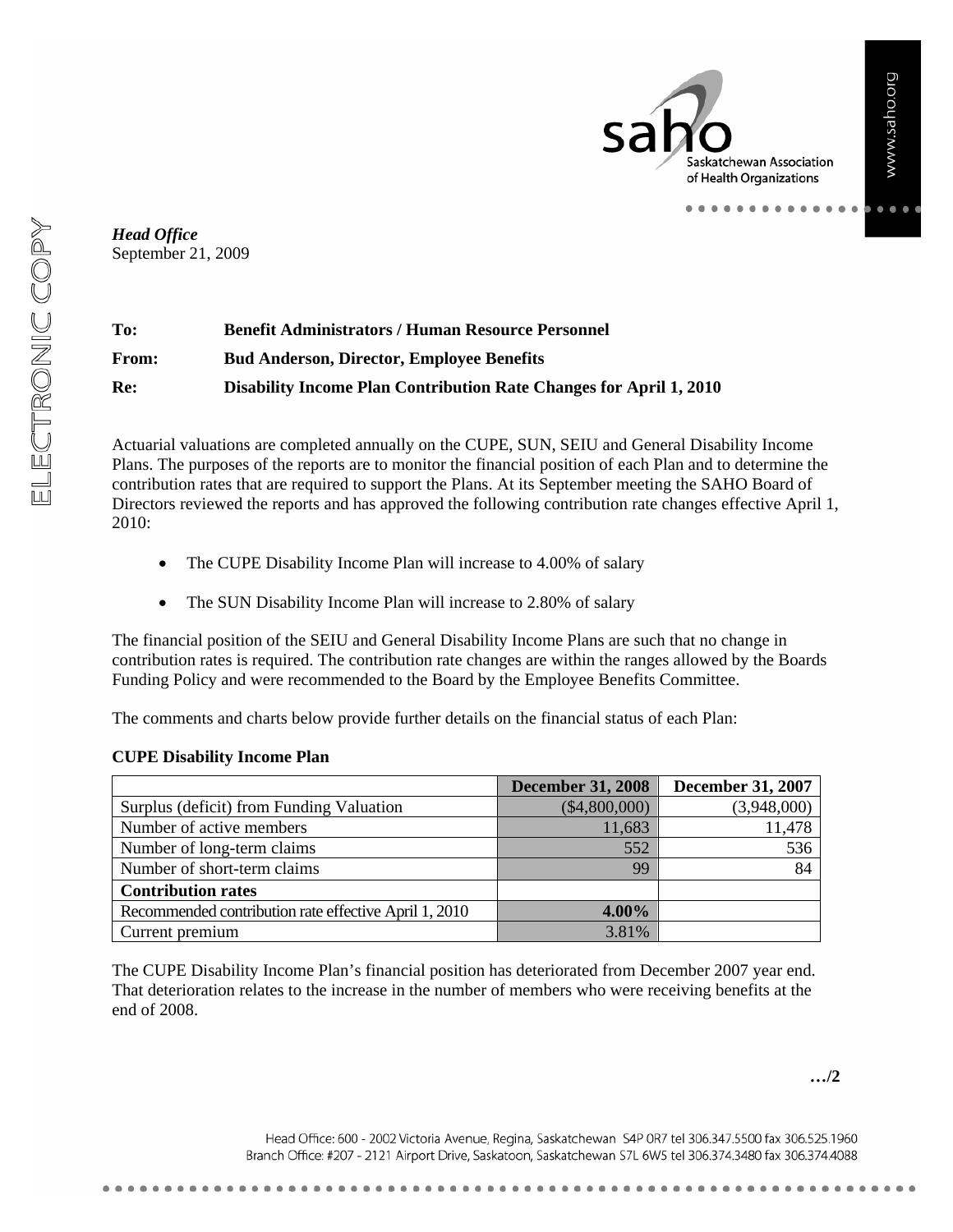#### **SUN Disability Income Plan**

|                                                       | <b>December 31, 2008</b> | <b>December 31, 2007</b> |
|-------------------------------------------------------|--------------------------|--------------------------|
| Surplus (deficit) from the Funding Valuation          | (\$10,116,000)           | $(\$8,190,000)$          |
| Number of active members                              | 8,328                    | 8,088                    |
| Number of long-term claims                            | 251                      | 251                      |
| <b>Contribution rates</b>                             |                          |                          |
| Recommended contribution rate effective April 1, 2010 | $2.80\%$                 |                          |
| Current premium                                       | 2.65%                    |                          |

The SUN Disability Income Plan's financial position continues to deteriorate. The financial deterioration in the SUN Plan relates to an increase in the duration of disability. The average duration of disability for disabled members of the SUN Plan at December 31, 2006 was 47 months. At December 31, 2008 that duration had increased to 52.9 months.

#### **SEIU Disability Income Plan**

|                                                       | <b>December 31, 2008</b> | <b>December 31, 2007</b> |
|-------------------------------------------------------|--------------------------|--------------------------|
| Surplus (deficit) from Funding Valuation              | \$7,243,000              | \$7,874,000              |
| Number of active members                              | 9,453                    | 9,333                    |
| Number of long-term claims                            | 445                      | 408                      |
| Number of short-term claims                           | 60                       | 61                       |
| <b>Contribution rates</b>                             |                          |                          |
| Recommended contribution rate effective April 1, 2010 | $3.00\%$                 |                          |
| Current premium                                       | 3.00%                    |                          |

Although there was an increase in the number of members disabled at December 31, 2008 over December 31, 2007, the SEIU Disability Income Plan continues to hold a surplus.

#### **General Disability Income Plan**

|                                                       | <b>December 31, 2008</b> | <b>December 31, 2007</b> |
|-------------------------------------------------------|--------------------------|--------------------------|
| Surplus (deficit) from the Funding Valuation          | \$8,417,000              | \$7,395,000              |
| Number of active members                              | 6,902                    | 6,842                    |
| Number of long-term claims                            | 186                      | 190                      |
| <b>Contribution rates</b>                             |                          |                          |
| Recommended contribution rate effective April 1, 2010 | 1.54%                    |                          |
| Current premium                                       | 1.54%                    |                          |

The General Disability Income Plan's financial position continues to improve and a significant reserve in excess liabilities exists.

A notice to Plan Members advising them of the contribution rate changes is included with this directive. Kindly arrange to post the notice in visible locations in your facility(ies).

If you have any questions about the change to contribution rates please email me at buda@saho.org or call 1-866-278-2301.